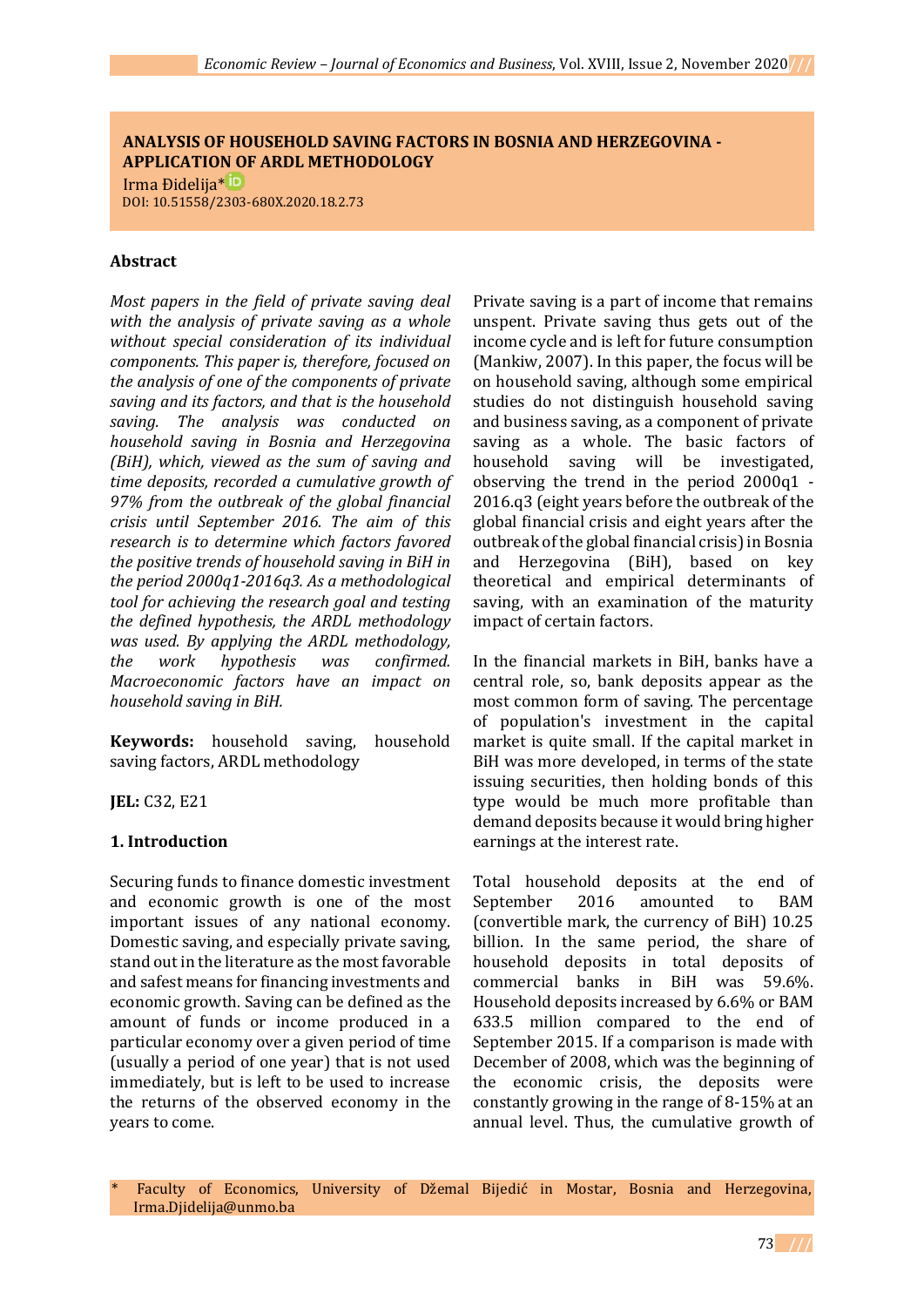deposits of 97% or BAM 5.05 billion was achieved. The largest percentage of household deposits, in September 2016, were saving and time deposits, 52.8%. When it comes to the currency structure of household deposits, in September of 2016, the largest share were deposits in  $\epsilon$  51.1%, then in BAM 43.6% share, and deposits in other foreign currencies 5.3% The aim of this research is to examine which factors favor such trends in household saving in BiH. In order to achieve the research goal, the model includes variables which were suggested by the economic theoretical and empirical literature, and which were available for BiH. All variables are expressed in absolute indicators. Based on the aim of the paper, the research hypothesis is defined as follows-H1: Macroeconomic factors significantly affect the household saving in BiH.

To test the defined hypothesis, the three-step Autoregressive Distributed Lag Model (ARDL) methodology was applied. The first step determines the existence of long-term relationships among variables by calculating the F- statistics. In the second step, the appropriate number of lags is selected. In the third step, the selected ARDL model is reparameterized to the Error Correction Model (ECM). The stationarity of the variables is examined using: Augmented Dickey-Fuller test (ADF), Philips-Perron test (PP) and Kwiatkowski-Philips-Schmidt-Shin test (KPSS) before applying the ARDL methodology.

The paper is divided into six parts. After the introductory remarks, the theoretical framework is presented, and a brief overview of the basic theories of saving is given. The literature review places special emphasis on scientific articles dealing with the issue of factors of saving. The most important part of the paper is the presentation of empirical results. In this section, the research methodology is presented at the beginning, followed by the evaluation and analysis of the model. In the end; concluding remarks are given with summarized research results.

# **2. Theoretical framework**

Economic theory specifically analyzes two theories of saving: the permanent income hypothesis and the life cycle hypothesis. Both

theories fall into the category of neoclassical economic theories that are characterized by certain common assumptions: individuals are rational beings who want to maximize their satisfaction and reduce their dissatisfaction, with personal utility being a function of consumption; there is little difference between income and assets(active); economic resources provide financing for consumption; individuals should decide between present and future consumption, where such a decision is believed to be the product of autonomous, stable preferences.

The permanent income hypothesis (Friedman, 1957) distinguishes between the permanent (an income expected to be stable and to last in the future, which is actually the average income) and the transient part of income (income whose existence is not expected in the future, which is actually a deviation from the average income levels). According to this theory, individuals face short-term and random fluctuations in income from year to year.

Friedman's theory actually originates from the basic idea that consumers have a need for balanced consumption, not allowing shortterm income fluctuations to be reflected in the form of changes in consumer habits. The aim of developing this model was to explain some significant empirical facts in a single theoretical framework, for example: why is income much more susceptible to volatility than consumption, or why is the marginal propensity to consume higher in the long run than in the short run?

In order to answer these questions, Friedman argues that consumers base their consumption on long-term income measures, such as lifelong wealth or wealth over a certain, reasonably long period of time. By wealth (denoted by w) he means the present discounted value of the sum of present and future income, including income from property.

The theory thus points out that only lifelong, permanent income (expected, long-term income) is a determinant of consumption and saving, and not current income. The exception is the appearance of more permanent, longterm changes that additionally have significant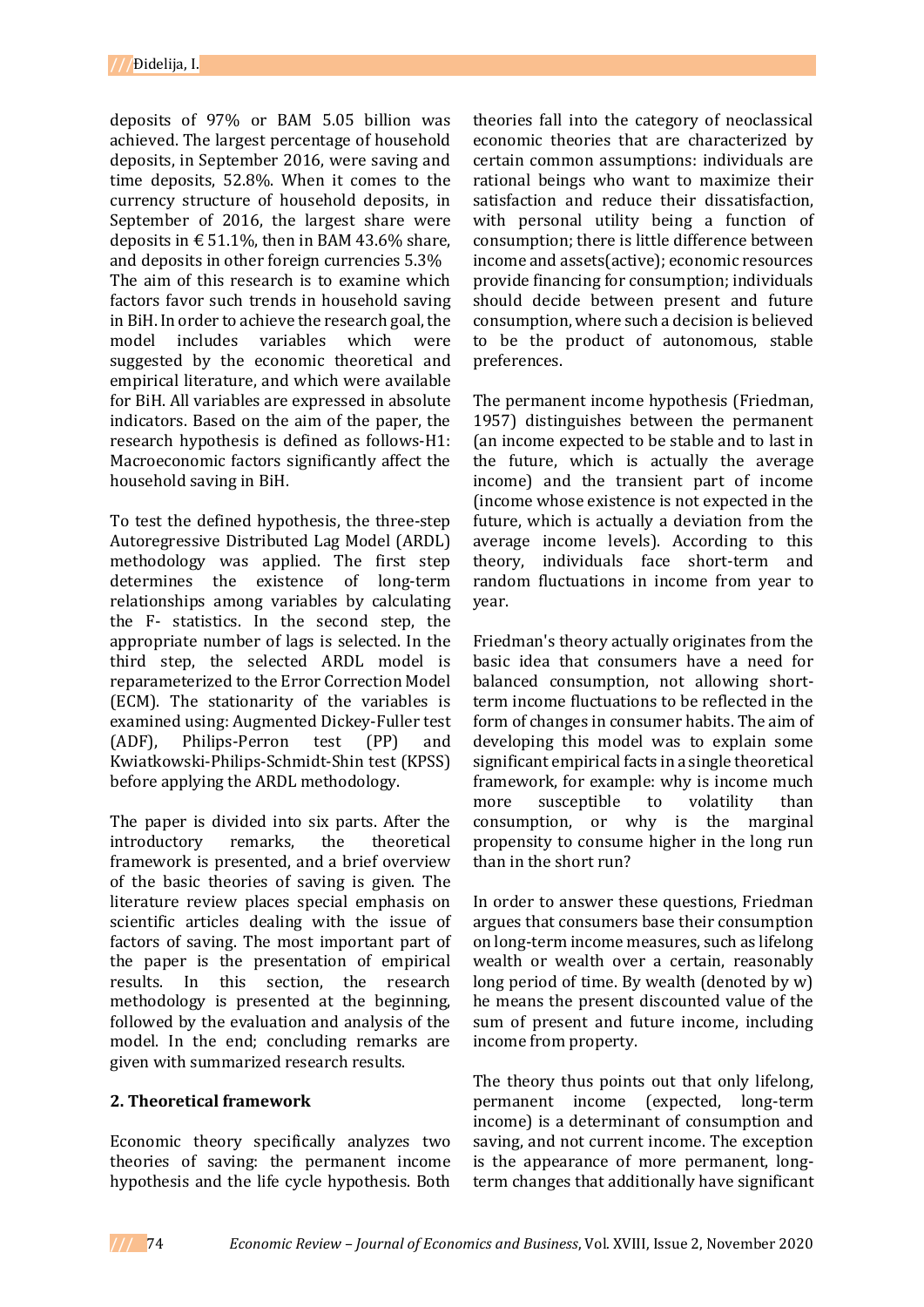effects on consumption. Saving occurs when long-term income is expected to be less than current income, to ensure an even consumption.

According to DeJuan and Seater (2006), a number of empirical studies have confirmed this theory, while a certain number rejected it. As the main problem and lack of this theory, Meghir (2004) points out the "poor" definition of permanent income, which further creates difficulties in its measurement. However, despite the observed criticisms, the theory of permanent income is still present and recognized in the economic literature thanks to the logical and consistent focus of the theory on intertemporal optimization of consumer behavior.

The life cycle hypothesis (Modigliani, 1966) begins its development at approximately the same time as Friedman's theory, which is the post-war period. Both Friedman's and Modigliani's theories are often referred to as life cycle theories; however, Modigliani's theory is much more closely related to the life cycle, especially because of an individual's age variable.

The period of development of the theory is a time of examination and transformation of economic thought because the new situation has called into question the validity of earlier theories of consumption and saving. That is how a series of empirical studies is created which conduct analysis based on time series of data.

The studies produced a series of facts and conclusions but did not offer a consistent view of the relationship of the observed phenomena. Therefore, one of the reasons for the long-term development of the life cycle theory is a very small number of credible postulates, that is, the absence of a single model of consumption and saving behavior, which would enable the integration of both micro and macro data with different implications.

The life cycle hypothesis (Modigliani, 1966) is based on the idea of making a rational decision about consumption over a lifetime, where the available resources in the observed period are the only limitation that must be taken into account.

The theory assumes that the growth of "lifelong" resources or average income is a direct, proportional function of consumption growth in all periods of life.

According to the life cycle theory there is no pronounced tendency to save in youth, given the level of income and large expenditures, while saving begins to grow significantly in middle age, reaching its maximum in the retirement period. Furthermore, the accumulated funds begin to be spent from retirement to death. These assumptions made it possible to introduce age into models of saving. The mentioned theory is more important for household saving as a component of private saving.

A significant implication of this theory is that saving does not depend on the level of national income, but on the rate of its growth, i.e. the wealth of an economy depends on the length of working life of its population. Although the life cycle theory, similar to the aforementioned theory, has been challenged in several empirical studies, it is still an important "economic tool", as it provides insight into the effects of demographic change on saving and enables the analysis of the role of saving in economic growth.

The first analyses of the theory were mainly concerned with examining the accuracy of the assumption that people save in their youth, more precisely in middle age, and then spend the accumulated funds in old age when, despite the accumulated funds, there is a sharp decline in consumption. A large number of studies have resulted in the rejection of this claim, such as Banks, Blundell, and Tanner (1998). The authors have proven that older people do not allocate funds in the way that the life cycle theory states, but that older people also save a part of their income.

Although both theories originated relatively long ago, in the 1950s, and experienced a large number of criticisms, they are still the so-called Buffer-stock saving models and are also indispensable in economic research.

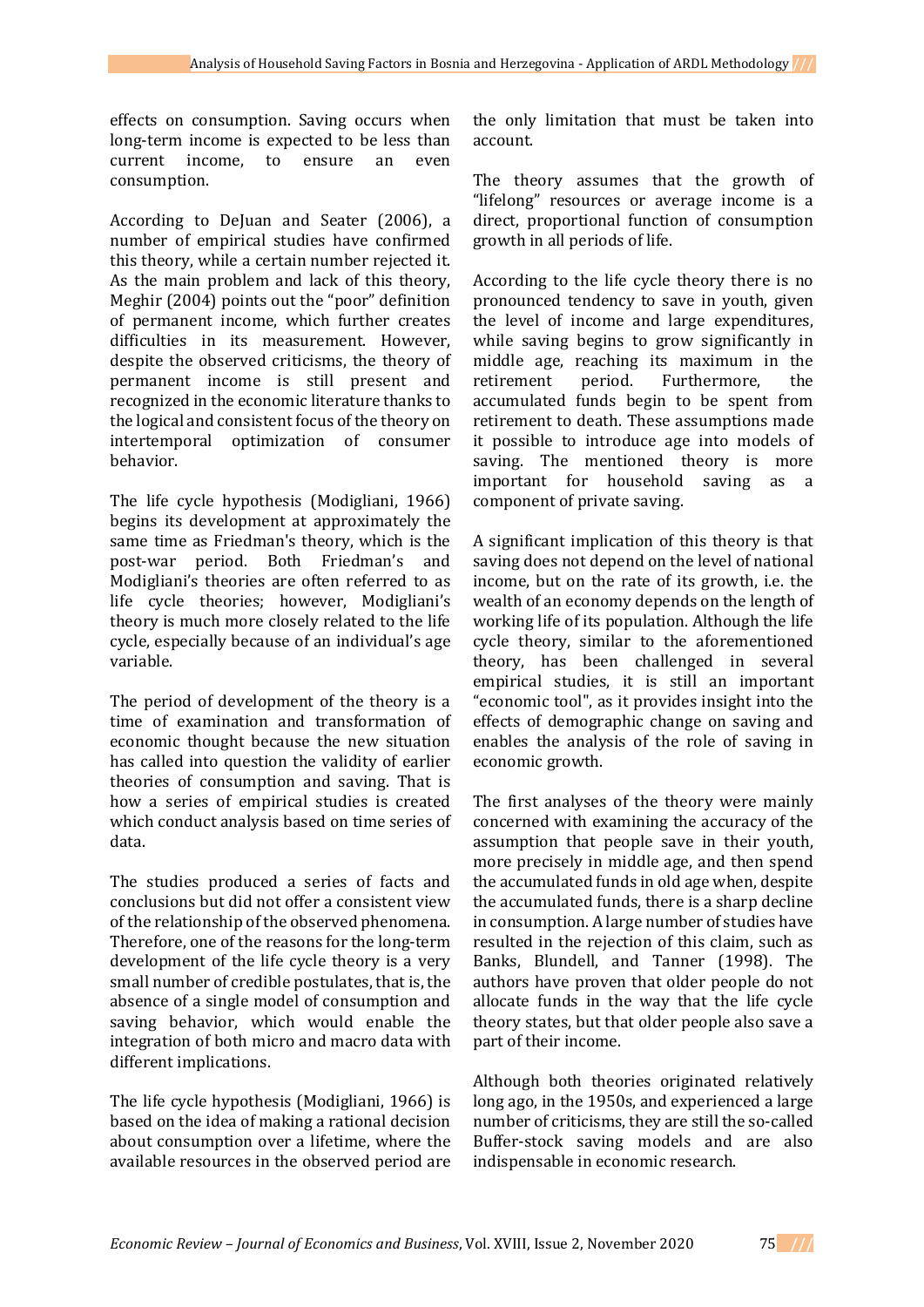## **3. Literature review**

The basic economic theories that deal with saving and its factors are, as presented in the previous part of the paper, the permanent income hypothesis and the life cycle hypothesis. In these theories, as seen from the earlier text, income stands out as the dominant factor of saving. The life cycle hypothesis emphasizes the importance of demographic factors as well. Empirical analyses in the field of factors that determine saving recognize a large number of them, but do not give unambiguous assessments of the effect of individual factors on saving.

In most of these studies, inflation is used as a measure of uncertainty in terms of the future. According to "buffer stock" theories of saving, the greater the uncertainty, the greater the saving due to the fact that individuals who are not prone to risk in this period save money as a precaution. The precautionary motive, according to empirical analyses, generates a positive impact of inflation on saving. The positive impact of inflation on saving is also present due to the fact that inflation is related to income growth in the expansive phase of the business cycle. By analyzing the determinants of saving in Pakistan, Chaudhry et al. (2014), find that inflation has a positive impact on saving in both the short and long term. Inflation also affects nominal interest rates. Namely, inflation increases nominal interest rates thus producing higher income and further saving. Loayza et al. (2000) find that this postulate may not be valid. The authors argue that if the interest rate is not adaptable to changes in the inflation rate, then rising inflation will lower the real interest rate, and this will discourage saving in the form of financial assets. According to Kolas and Liberd (2015), the growth of consumer prices is also a positive function of saving. Inflation and the amount of money supply (M2) will be included as variables in the model of this research.

The central government can influence saving in various forms through its policies. The impact is possible through fiscal policy measures. Also, the impact can be achieved by public saving, which is a significant implication of Keynes's theory. In accordance with neoclassical life cycle models, the reduction of government

saving is a positive function of consumption and a negative function of aggregate saving. In this way, the tax burden is shifted from current to future generations. Keynes's (1936) model argues the opposite. According to this model, higher aggregate saving temporarily reduces public saving. The third opinion on this issue is given by Ricardian theory. The theory argues that the growth of public saving does not have a significant impact on overall national saving. Namely, the growth of public saving leads to a decrease in private saving in the same amount. A large number of empirical papers have also dealt with this analysis.

According to Shaikh and Sheikh (2013) and Esmail (2014), high government expenditures are a negative function of saving, especially when they are expressed in the form of external debt growth. Ozcan et al. (2003) refute the postulates of Ricardian theory. They determine that public saving does not have a tendency to "squeeze out" private saving. Chaudhry *et al*. (2014) using the ARDL and ECM methodology show that the budget deficit is also a negative function of saving (both in the long run and in the short run). According to this research, budget revenues are a negative function of saving in the short run, but a positive function in the long run. In accordance with the above mentioned, the model of this paper will include as variables: general government revenue, general government expenditure, fiscal balance, and external debt.

The current account deficit and the ratio of the export-import price indices are commonly referred to as external variables. These factors can have a significant impact on saving in open economies no matter how developed they are. Herberger-Laursen-Metzler's hypothesis stimulates the analysis of the causality of saving and the relationship between the export and import price indices. The theory argues that the deterioration in the ratio of exportimport price indices is a negative function of income and saving. Empirical studies in this area have shown that improving the ratio of export and import price indices is a positive function of saving due to the positive impact on income and wealth. The positive impact of the ratio of export and import price indices on saving (both in the long run and in the short run) is determined by Kwakwa (2013). A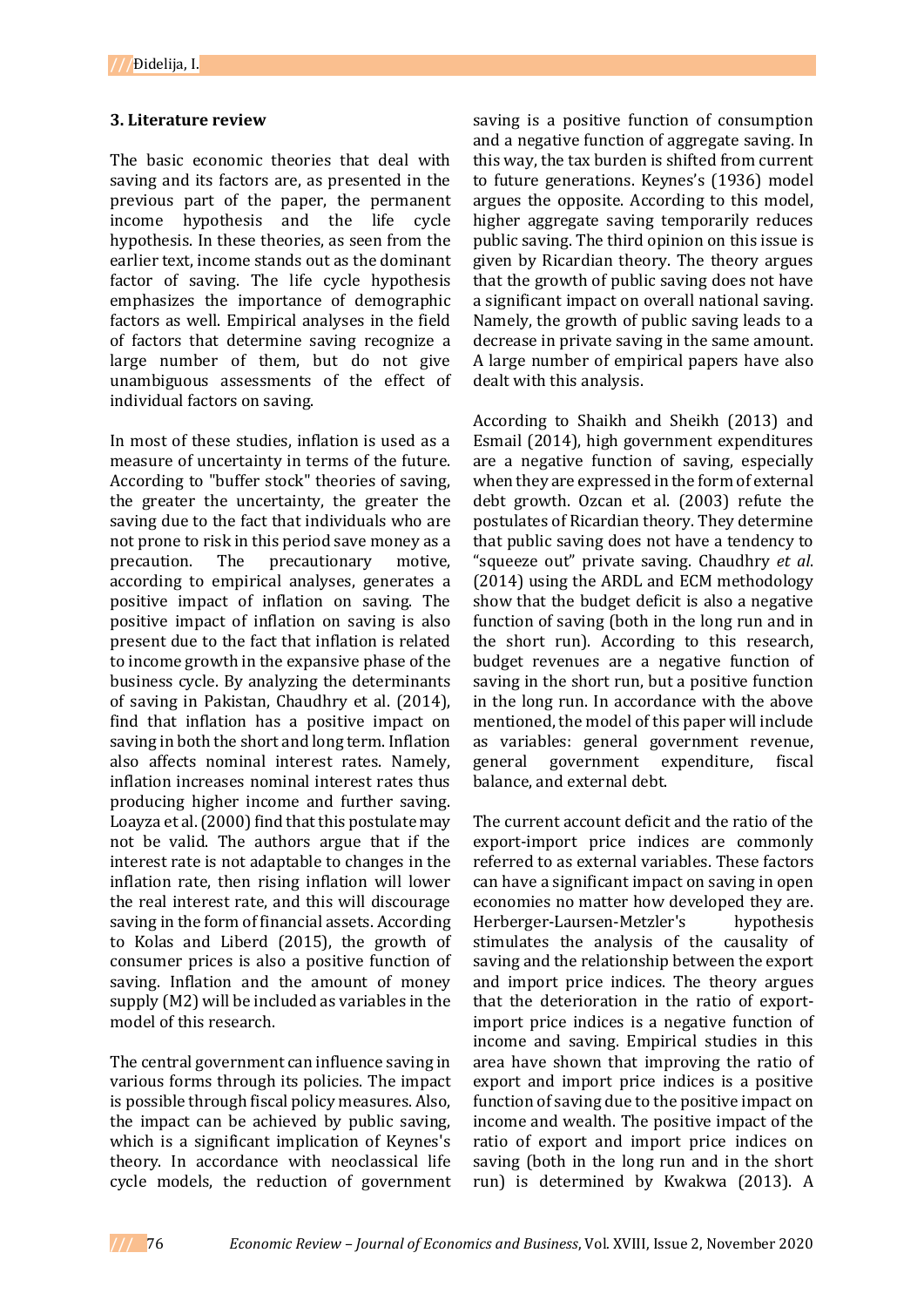current account deficit usually causes a partial reduction in private saving. This happens because external saving has a tendency to replace the domestic one. Loayza et al. (2000) show that the increase in the current account deficit is a negative function of domestic saving, which is therefore replaced by external saving. Ayalew (2013) determines the check and statistical insignificance of this variable in the long run. The current account deficit and the ratio of export and import price indices will be included as variables in the model of this research.

The most important "auxiliary" variable of the theory of permanent income is the interest rate. The interest rate affects saving through two effects. The first effect is the substitution effect according to which the growth of the interest rate increases the costs of the current consumption in relation to the future consumption causing the growth of saving. According to this effect, saving appears as a substitution of the current for future consumption. Another effect is the income effect, according to which the growth of the interest rate can discourage saving. This is due to the desire to receive an equal amount of money in the upcoming period. In line with the income effect, there is a decrease in public saving in countries with high public debt.

From the above, it is clear that the sign and intensity of the impact of interest rate on savings can be different. A number of empirical studies highlight the positive effects of interest rates on savings. Using the ARDL and ECM methodology, Chaudhry et al. (2014) prove that higher interest rates are a positive function of savings. The research methodology enabled the authors to prove the significance of the impact of interest rate on saving in both the long and short term.

The second group of studies highlights the negative effect of interest rates on saving. Thanoon and Baharumshah (2005) in their analysis argue that the interest rate is a shortterm negative function of saving in Latin American countries. The methodological tool in this case was the unit root test. Using the regression of Kolas and Liberd (2015), Thanoon and Baharumshah (2005) determine that the interest rate is a negative function of

saving in Poland, while for the Organisation for Economic Co-operation and Development (OECD) countries it has a weak positive impact. A number of analyses find that the interest rate does not have a statistically significant effect on saving. Such analysis results were obtained by Bhandari et al. (2007). The interest rate will also be included as a variable in the model of this research.

The last variable to be included in the model is the unemployment rate. In BiH, the unemployment rate has been constantly high in the post-war period, which leaves significant repercussions on the overall national economy and even on the household saving. Athukorala and Tsai (2003) include the unemployment rate in the model. A large number of studies emphasize the importance of demographic factors of saving, but for BiH these data are not available in time series long enough to meet the basic statistical and econometric conditions of sample size, so these variables are not included in the model.

From the literature review, it is obvious that there is no strictly determined order of significance or degree of influence of certain factors on saving.

The nature of the influence depends on the cultural and political characteristics of individual economies, population, experience, but sometimes also on the research methodology.

# **4. Research methodology**

The use of economic indicators in the form of time series first requires their seasonal adjustment to exclude the effect of the season. The total variation of time series is significantly determined by seasonal variations of series, so it is necessary to do seasonal adjustment of the data. If the importance of seasonal influences is neglected, a large variance appears, so it is necessary to conduct seasonal adjustment of the data. When doing seasonal adjustment of time series, attention is focused only on assessing and removing seasonal impacts. The seasonal adjustment procedure does not perform analyses or explain the causes of seasonal phenomena.

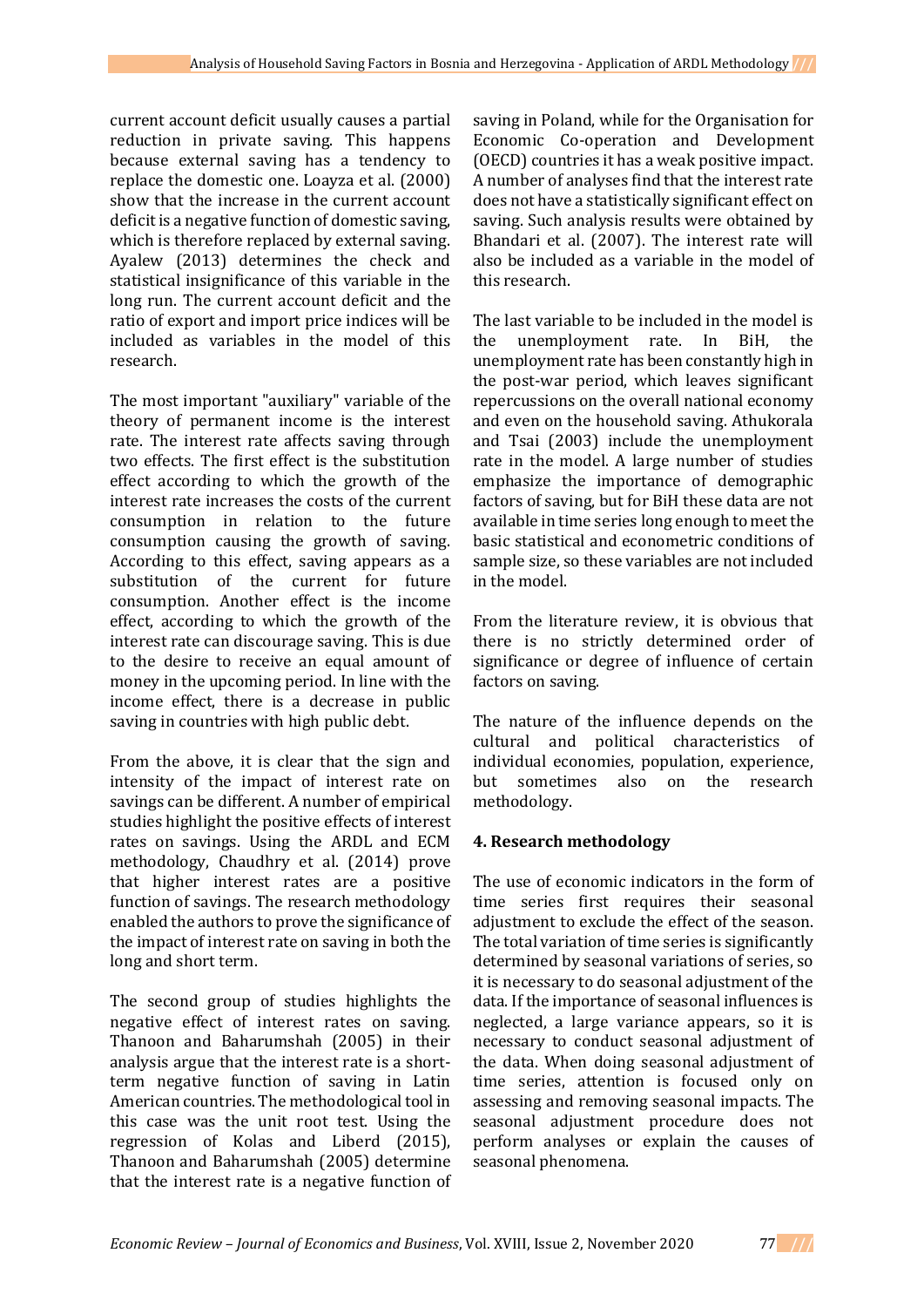In this paper, X-13 ARIMA and TRAMO SEATS methodologies are applied for the purpose of seasonal adjustment of time series. The X-13 ARIMA methodology provides a large number of possibilities for creating time series that are in line with the criteria of the regARIMA model. RegARIMA models are actually regression models, but their errors are ARIMA. The main function of time series is expressed by a linear combination of regressors, while the covariance structure of the sequence is an ARIMA process. If the regressors are turned off, then the regARIMA model would be reduced to the ARIMA model. Therefore, it is assumed that the main function is equal to zero. The TRAMO/ SEATS method for seasonal adjustment is often recommended in the literature. The biggest advantage of the TRAMO / SEATS method over other seasonal adjustment methods is sufficient reliability in detailed analyses. The first phase of the method is the TRAMO program, used to pre-adjust the series.

At this stage, the adjustment of working days is based on the regression model. Also, in this phase or the pre-adjustment phase, extremes as well as outliers in the series are detected. In the second phase of the method or SEATS program, the seasonal adjustment is performed.

After seasonal adjustment of the data, in order to continue the econometric analysis, the stationarity of the included variables must be examined, as this is one of the most important features of time series. Stationarity is a prerequisite for determining most econometric models. A stochastic procedure is claimed to be stationary if its probable properties do not change over time. The stationarity tests used in this paper are: ADF test, PP test and KPSS test. The null hypothesis ADF and PP test claim the nonstationarity of the process, while the null hypothesis KPSS claims the stationarity of the process. KPSS serves as a confirmatory analysis for previous tests.

The ARDL methodology is used to determine which factors affect the household saving in BiH and what is their maturity impact. The ARDL methodology is particularly important because it can be applied regardless of whether the variables are  $I(0)$ ,  $I(1)$  or a combination of these. Unlike Johansen's approach, the ARDL methodology ensures the identification of

cointegration equations. Here, each variable is an individual equation of a long-term relationship. After one cointegration equation is determined, the ARDL model of the cointegration vector is reparametrized into the EC model. The reparameterization process thus ensures the identification of short-term dynamics. Reparameterization is possible because ARDL dynamic equation model is of the same form as that of ECM. Through the distributed lag model, unlimited regression lags in the regression equation are allowed. The ARDL methodology process is carried out in three steps. The first step is to determine the existence of a long-term relationship among the variables. In order to determine the existence of a long-term relationship the Fstatistic is calculated. In the second step, the appropriate number of lags is selected and in the third step, the reparameterization of the selected ARDL model into the ECM model is performed. In this paper, two software programs are used to perform all the tests and particular steps of the ARDL methodology: EViews 9.5 and R with a number of packages created for time series analysis.

The literature review section indicates the variables that will be included in the model. The level of household saving will be used as a dependent variable, and as independent variables: gross domestic product (GDP), inflation, general government revenues, general government expenditures, fiscal balance, M2, current account balance, external debt, ratio of export and import price indices, deposit interest rate and unemployment rate will be used.

Once cointegration tests are conducted, this preliminary specification of the model of saving may undergo changes. All data on the variables for the observed period, 2000q1 - 2016q3, are taken from the databases of the Central Bank of BiH and the Agency for Statistics of BiH.

# **5. Empirical research**

In a review of the research results, the results of the stationarity tests of the variables will be presented first. This is followed by a display of evaluation and analysis of the defined model using the ARDL methodology.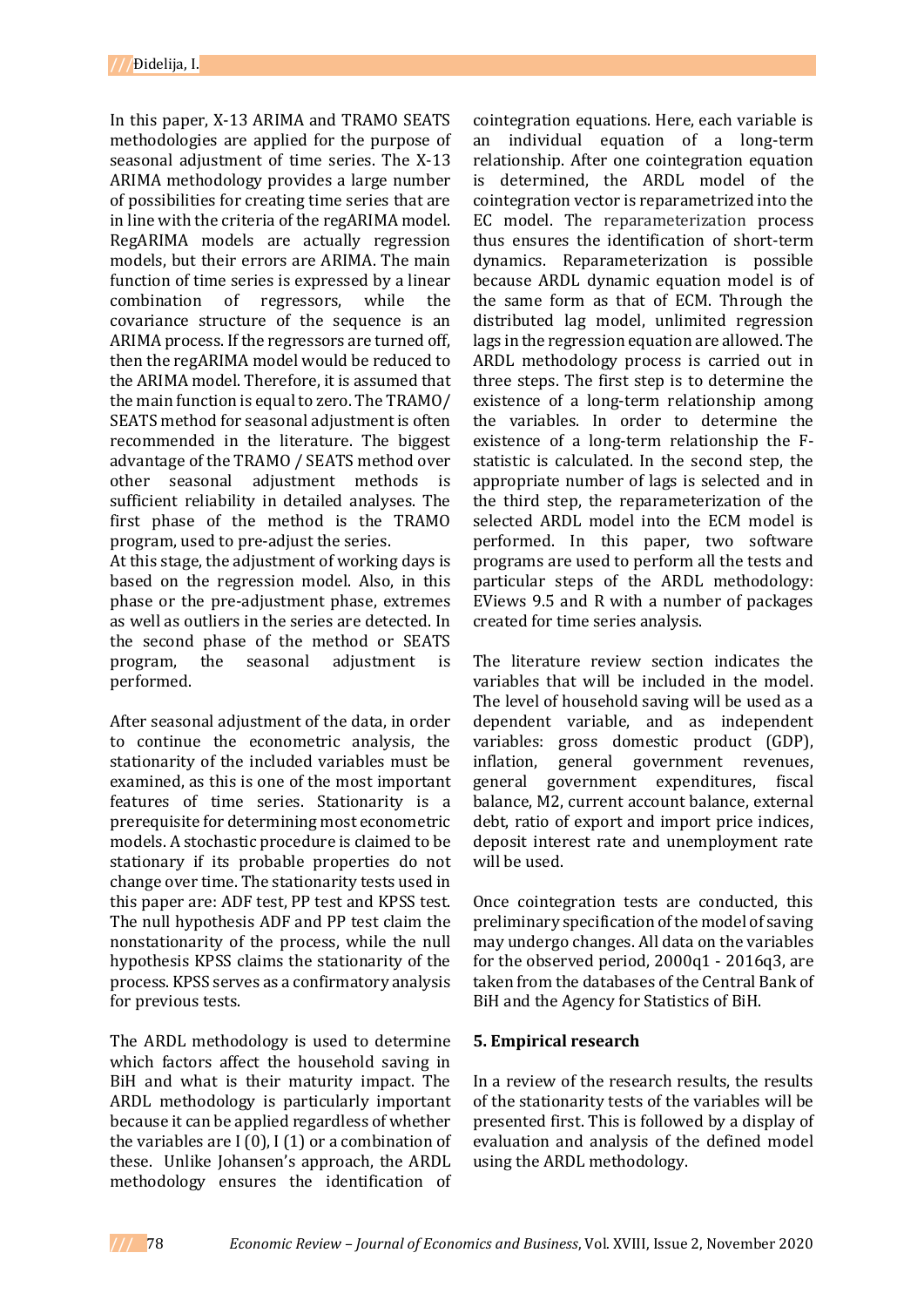### *5.1. Unit root test results in seasonally adjusted variables*

Testing the hypothesis that seasonally adjusted variables have unit roots is done using the ADF test and the PP test. The null hypothesis of both tests claims that the variable has a unit root. However, the PP test has an advantage over other unit root tests. The main advantage is that it does not require the inclusion of additional dependent variables, as it is the case with most other tests. An additional advantage of the PP test is that it is a nonparametric test, so it is not based on the assumption of the functional form of error variables.

The KPSS test is also used for confirmatory analysis of stationarity. The null hypothesis of the KPSS test claims that the variable is stationary. Unit root tests generally have weak strength on small samples, i.e. in short time series.

In order to check the robustness of the results, the results for the three stationarity tests are shown below. The Schwarz criterion for determining the number of lags is used in the ADF test, while in the PP and KPSS tests, a spectral grading model with a Barteltt core and a Newey-West bandwidth is used.

The results of the three-unit root tests did not give unambiguous results for the variables included. In order to determine the order of integration of the variable, in addition to the test results, a visual revision of the variable graph is applied.

In the literature, due to the low power of unit root tests in time series of length available in this analysis, this combined approach is recommended. Applying the combined approach gives the general impression that, for the most part, there is agreement between the test results and the flow of time series on their chart.

| Table 1. Summary of unit root test results - |
|----------------------------------------------|
| order of integration                         |

| Variable                                    | ADF  | PP           | <b>KPSS</b> | Comment     |
|---------------------------------------------|------|--------------|-------------|-------------|
|                                             | I(1) | I(1)         | I(1)        | Non-        |
| Household saving                            |      |              |             | stationary  |
|                                             |      |              |             | first-order |
|                                             |      |              |             | Non-        |
| GDP                                         | I(1) | I(1)         | I(1)        | stationary  |
|                                             |      |              |             | first-order |
| Inflation                                   | I(0) | I(1)         | I(0)        | Stationary  |
| General government                          | I(1) | I(1)         | I(1)        | Non-        |
| revenue                                     |      |              |             | stationary  |
|                                             |      |              |             | first-order |
| General                                     | I(1) | I(0)         | I(1)        | Non-        |
| govern.expenditure                          |      |              |             | stationary  |
|                                             |      |              |             | first-order |
| Fiscal balance                              | I(0) | I(0)         | I(0)        | Stationary  |
|                                             | I(1) | I(1)         | I(1)        | Non-        |
| M <sub>2</sub>                              |      |              |             | stationary  |
|                                             |      |              |             | first-order |
| Current account                             | I(0) | I(0)         | I(1)        | Trend-      |
| balance                                     |      |              |             | stationary  |
| External debt of the                        | I(1) | I(0)<br>I(1) |             | Non-        |
| country                                     |      |              |             | stationary  |
|                                             |      |              | first-order |             |
| Ratio of export and<br>import price indices | I(0) | I(0)         | I(0)        | Stationary  |
|                                             |      | I(1)         | I(1)        | Non-        |
| Deposit interest rate                       | I(1) |              |             | stationary  |
|                                             |      |              |             | first-order |
|                                             | I(1) | I(1)         | I(0)        | Non-        |
| Unemployment rate                           |      |              |             | stationary  |
|                                             |      |              |             | first-order |

Source: Author

When deciding on the order of integration of a certain variable, we start from the extended model, which implies the inclusion of a constant and a trend. Further in the iterative procedure, and in accordance with the methodology developed by Enders, it is determined whether the variable has a unit root or not.

Thus, the decision on the order of integration of variables is made on the basis of a model that includes constant and trend, but not in a direct way, but using the Enders process. The most important thing to point out here, and for the purpose of analyzing the lags distributed by autoregressive models, is that all variables are either stationary or integrated variables of the first order.

Visual revision of the graphs of variables included in the analysis identifies two outliers, which are a consequence of the effects of the global financial crisis in 2008 on the economy of BiH. Therefore, for these two quarters, two artificial dummy variables are introduced, which take the value 1 in these quarters, and zero in the other quarters. In other words,

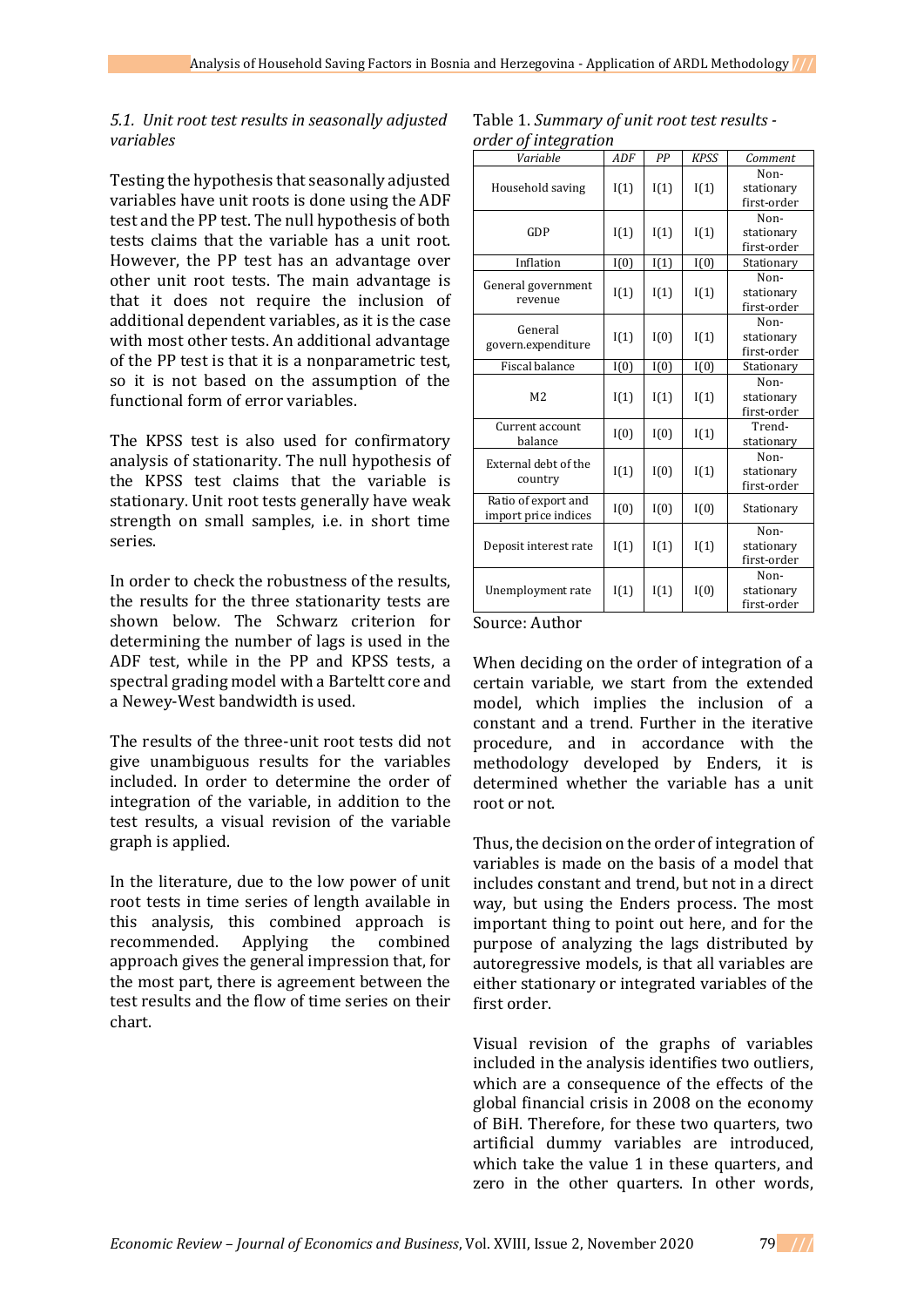$D104 = 1$ , and 0 in other quarters, similarly  $D111 = 1$ , and 0 in all other quarters.

#### *5.2. Model evaluation using ARDL methodology*

Prior to the evaluation of the ARDL household saving model, the F- test is used to test the existence of a long-term correlation among the variables. The dependent variable is the level of household saving, the independent variables are: GDP, inflation, M2 and the ratio of export and import price indices, and exogenous variables are trend, D104 and D111. The result of the F-test is given in Table 2.

Table 2. *F-test and t-tests*

| F-test |              |      |      |  |  |
|--------|--------------|------|------|--|--|
| Value  | Significance | I(0) | I(1) |  |  |
| 7.48   | 10%          | 2.91 | 3.82 |  |  |
|        | 5%           | 3.38 | 4.43 |  |  |
|        | 1%           | 4.56 | 5.79 |  |  |

Note: The null hypothesis is that there is no correlation between series levels. Critical test values are given for final samples of size 50. Source: Author

The value of F-statistics in the F-test, 7.48, suggests rejecting the null hypothesis that there is no long-term relationship among the variables in the ARDL model of household saving. In other words, this test confirms the existence of a long-term relationship among the series involved.

After confirming the existence of the long-term relationship, the number of lags of each series in the ARDL model is determined in the next step. Determining the number of lags in the model is done using the so-called Schwarz's criterion. By using it, the ARDL (1,0,0,1,2) model is chosen.

The evaluation of this ARDL model with the level of household saving as a dependent variable is given in Table 3.

|                                                            | Long-run                                                  |             |         |  |  |
|------------------------------------------------------------|-----------------------------------------------------------|-------------|---------|--|--|
| Variable                                                   | Coefficient                                               | t-statistic | p-value |  |  |
| GDP                                                        | 0.2577                                                    | 1.32        | 0.1936  |  |  |
| Inflation                                                  | 28.2182                                                   | 2.81        | 0.0079  |  |  |
| M <sub>2</sub>                                             | $-0.2794$                                                 | $-3.75$     | 0.0006  |  |  |
| Ratio of export and<br>import price                        | $-21.042$                                                 | $-6.48$     | 0.0000  |  |  |
| indices                                                    |                                                           |             |         |  |  |
| @Trend                                                     | 191.055                                                   | 15.98       | 0.0000  |  |  |
|                                                            | Short-run                                                 |             |         |  |  |
| Constant                                                   | 190.781                                                   | 8.13        | 0.0000  |  |  |
| $\Delta M2$                                                | 0.2890                                                    | 8.91        | 0.0000  |  |  |
| $\Delta$ Ratio of export<br>and import price<br>indices    | $-2.3725$                                                 | $-3.38$     | 0.0018  |  |  |
| ∆ Ratio of export<br>and import price<br>indices<br>$(-1)$ | 2.1115                                                    | 3.60        | 0.0010  |  |  |
| D <sub>104</sub>                                           | 105.885                                                   | $-2.32$     | 0.0261  |  |  |
| D111                                                       | 527.327                                                   | 10.97       | 0.0000  |  |  |
| Error correction<br>(EC)<br>$(-1)$                         | $-0.3119$                                                 | $-7.15$     | 0.0000  |  |  |
| Coefficient of<br>determination R2                         | 0.8903                                                    |             |         |  |  |
| Adjusted coefficient<br>of determination                   | 0.8743                                                    |             |         |  |  |
| F-statistic                                                | 55.4607                                                   |             |         |  |  |
| Breusch-Godfrey<br>autocorrelation LM<br>test              | 2.5278 (number of lags = 4), <i>p</i> -value = $0.6397$   |             |         |  |  |
| Jarque-Bera<br>normality test                              | 6.3247 (degrees of freedom = 2), p-value =<br>0.0423      |             |         |  |  |
| <b>Ramsey RESET</b>                                        | 3.3351 (degrees of freedom = 1, 35), $p$ -value =         |             |         |  |  |
| functional form test                                       | 0.0764                                                    |             |         |  |  |
| <b>ARCH</b> test                                           | 2.8203 (number of lags = 4), $p$ -value = 0.5883          |             |         |  |  |
| Breusch-Pagan-<br>Godfrey<br>heteroskedasticityt<br>est    | 12.4594 (degrees of freedom = 11), $p$ -value =<br>0.3301 |             |         |  |  |

*Note: The null hypothesis for the Breusch-Godfrey LM autocorrelation test is that the model residues are not autocorrelated; The null hypothesis for the Jarque-Bera normality test is that the residuals of the model follow a normal arrangement; The null hypothesis for the Ramsey RESET test is that the functional form of the model is correctly specified; The null hypothesis for the Breusch-Pagan-Godfrey heteroskedasticity test is that the model residues are homoscedastic*

#### Source: Author

In the long run, inflation has a positive effect on saving. A 1% increase in inflation will result in an increase in household saving by 28 million in the long run.

The level of M2 and the ratio of export and import price indices have a negative impact on the level of household saving in the long run. The value of the coefficient with the participation of M2 is -0.2794 and indicates that in the long run the level of household saving will decrease by BAM 0.28 million with a unit increase in the level of M2. The value of the coefficient with the ratio of export and import prices is -21.0423 and indicates that in the long run the level of household saving will decrease by about BAM 21 million with a unit

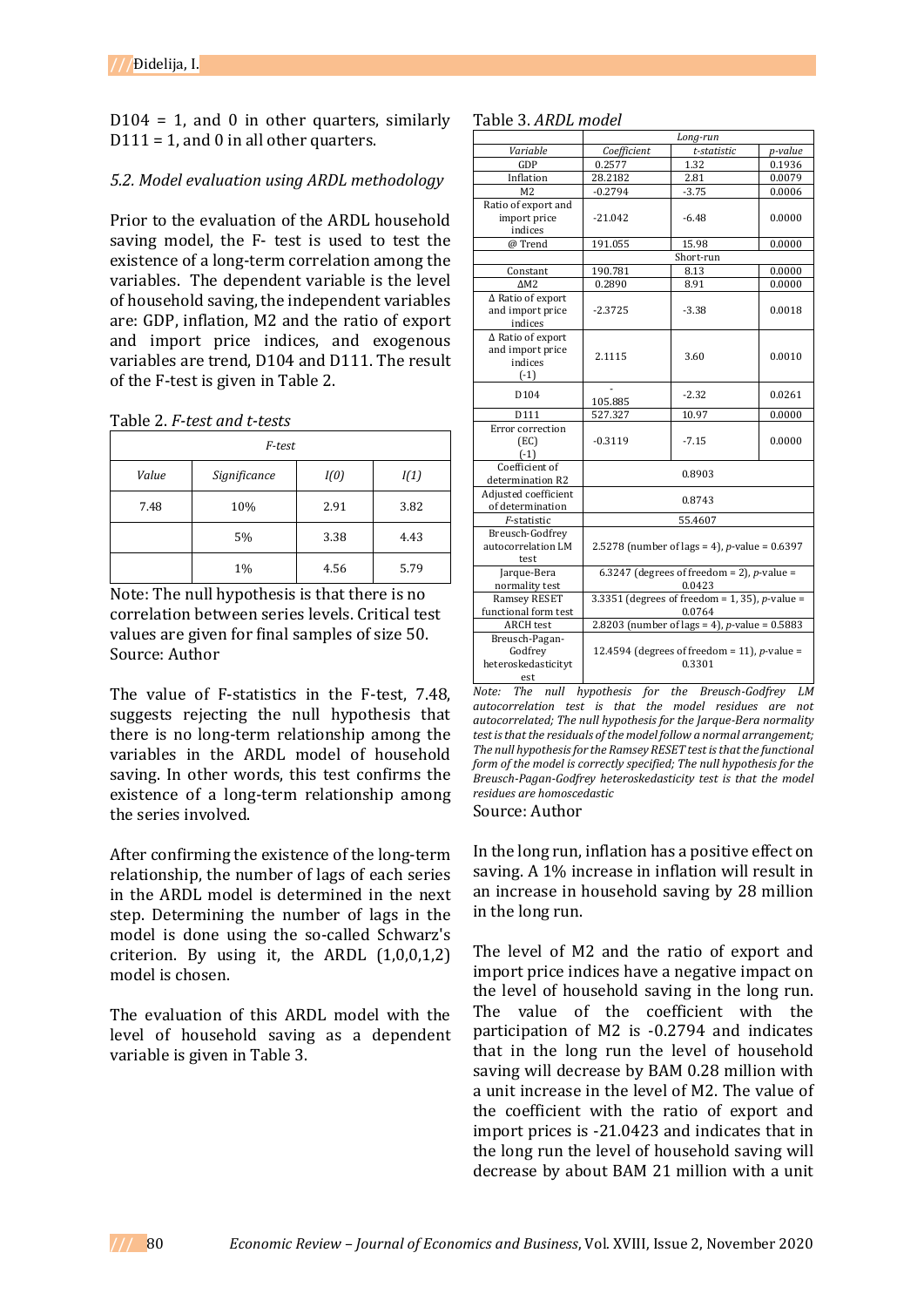improvement in the ratio of export and import prices.

The error correction coefficient (EC (-1)) in the short-term part of the model is with the expected negative sign and is statistically significant. Its value -0.3119 indicates a relatively slow adjustment of the estimated short-term household saving to their long-term trajectory:  $(1 / 0.3119) * 4 = 12.82$  quarters, i.e. it takes almost 13 quarters to fully adjust the level of household saving according to this ARDL model to deviations from the long-term trajectory of the level of household saving. Based on the previous results of the more dominant statistically significant impact of the inflation rate and the ratio of export and import prices on household saving, the hypothesis of this paper is confirmed, household saving in BiH is determined by macroeconomic factors.

All statistical tests of the specifications of the evaluated model, except the Jarque-Bera test, indicate that the ARDL model is correctly specified. In the case of the Jarque-Bera test, a p-value of 0.0423 is obtained, which indicates a smaller deviation from the residual normality of the evaluated ARDL model. It should be borne in mind that the key assumption of the ARDL methodology is that errors of the model are not autocorrelated. This is the case with this model as confirmed by the Breuch-Godfrey autocorrelation LM test.

The result of the Jarque-Bera normality test can be ignored because the ARDL model is estimated using the least squares method. As it is known, the estimate obtained by this method is a consistent estimate regardless of any assumption about the normality of the model error. In other words, this result of the Jarque-Bera test, which indicates a smaller deviation from normality, can be freely ignored because all tests of significance of the coefficients evaluated model will have a correct asymptotic distribution even if the errors are not normally distributed.

# *5.3. Discussion*

The variables that statistically significantly affect the level of household saving in BiH are: inflation, ratio of export and import price indices and M2. Inflation has a positive impact

on household saving in the long run. A 1% increase in inflation will increase household saving by BAM 28 million in the long run.

Analyzing the household saving in Central and Eastern Europe, Kukk and Steahr (2015) also find that inflation is a positive function of the dependent variable. The same results are obtained by Hufner and Koske (2010) and Freytag and Voll (2013). Chaudhary et al. (2014), considering the monetary and fiscal determinants of saving in Pakistan, determine the positive impact of inflation on total private saving, as well as Kolas and Liberada (2015) who analyze private and household saving in Poland.

Such results are expected given the economic and political situation in the country. Thanks to the "rigid" bank-centric system, inflation in BiH is not high. However, due to the economic and overall political situation, the population reacts to the slightest changes in macroeconomic stability. Inflation is perceived by the population as a significant danger, so, consumption is rapidly reduced and saving is growing. Due to the expectation that the trend of economic instability will continue in the long run and given the overall situation in the country, the growth of inflation has a long-term effect on the reduction of consumption and the growth of saving.

The ratio of export and import price indices is a negative function of household saving in the long run. A unit improvement in the ratio of the export-import price indices to GDP will reduce household saving in GDP by around BAM 21 million in the long run. The ratio of export and import price indices is an indicator of the competitiveness of the economy. According to the research results, the more competitive the economy of BiH is in the long run, the saving will decline.

The competitiveness of the economy certainly has a significant effect on the overall economic and political trends in the country, particularly on expectations of the population and ease in income expectations.

If a poor or developing economy is more competitive, the population has a greater sense of security and confidence in the domestic

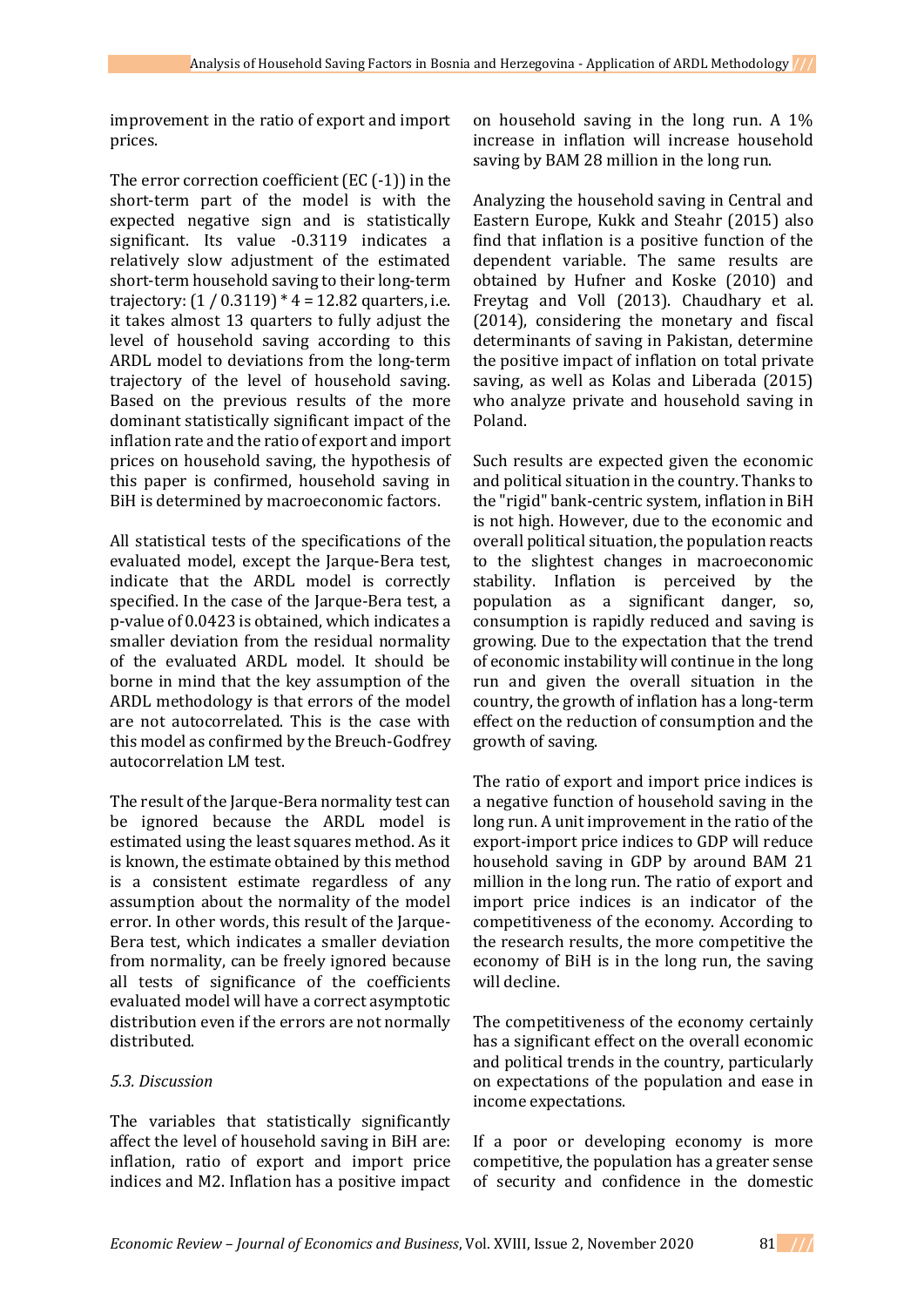economy. A more competitive economy will ensure: job creation, increase in exports, faster and easier flow of capital, as well as the changes expected in the financial markets in terms of liberalization and deepening of financial markets. Such trends conduct to the reduction in precautionary saving among the population of BiH in the long run.

M2 is a negative function of household saving in the long run, and a positive function of saving in the short run. An increase in M2 by BAM 1 million leads to a decrease in the level of household saving in GDP by about BAM 0.28 million in the long run, and to an increase in short-term saving by about BAM 0.28 million.

A larger amount of money in circulation should also mean greater financial development, which further affects the growth of confidence in the banking sector in BiH. Regardless of the fact that the trust in the financial sector of the state has increased, the overall political situation in the country makes it impossible for the population to react normally to the appearance of a larger amount of money in the short term. If there is a larger amount of money in circulation in the short term, the population will save more in order to "use" the available funds and create stocks for the future period, which is uncertain given the economic and political environment.

If the population expects the trend of available large sums of money to continue in the long run, then they will respond to such trends with smaller amounts of saving. The results can also be interpreted in the spirit of Friedman's theory. Higher expected permanent income causes a decrease in saving.

# **6. Conclusion**

This paper focused on researching the phenomenon of household saving, as one of the components of private saving in the small open economy of BiH over a sixteen-year period. The character of the influence of certain factors on saving is not unambiguously determined by the theoretical and empirical literature. Also, most analyses apply a macroeconomic focus on private saving as a whole and do not differentiate among individual categories of private saving. Making distinctions among individual components of private saving is

especially important for small, growing economies. The analysis conducted in this paper examined the impact of macroeconomic and financial factors on household saving in BiH as a component of private saving.

The results of the research show that household saving, expressed in absolute terms, in BiH is determined by: inflation, M2, and the ratio of export and import price indices. A 1% increase in the inflation rate will result in an increase in the level of household saving by BAM 28 million in the long run. M2 and the ratio of export and import price indices have a negative impact on the household saving rate in the long run. The value of the coefficient of M2 is -0.2794 and indicates that in the long run the level of household saving will decrease by BAM 0.28 million with a unit increase in the level of M2 (growth of BAM 1 million). The value of the coefficient of the ratio of export and import prices is -21.0423 and indicates that in the long run the level of household saving will decrease by about BAM 21 million with a unit improvement in the ratio of export and import prices.

The obtained results achieved the research goal and the influence of certain factors on the household saving in BiH was examined. The research confirmed the work hypothesis that the household saving in BiH is determined by macroeconomic factors. The conducted research gives an appropriate theoretical and empirical contribution. The theoretical contribution is reflected in the development of the household saving model in BiH. So far, no similar research has been conducted in BiH. The paper makes a theoretical contribution on a "global" level, in the sense that the impact of the existing theory-defined factors on household saving in small growing economies has been tested and determined. The empirical contribution of the research is reflected in the fact that the obtained results can be used to make strategic decisions. The conducted research as an aid in making strategic decisions can be used at the macroeconomic level, but also at the level of commercial banks in which the majority of household saving in BiH is realized.

The biggest limitation during the writing of the paper was the availability of data and their